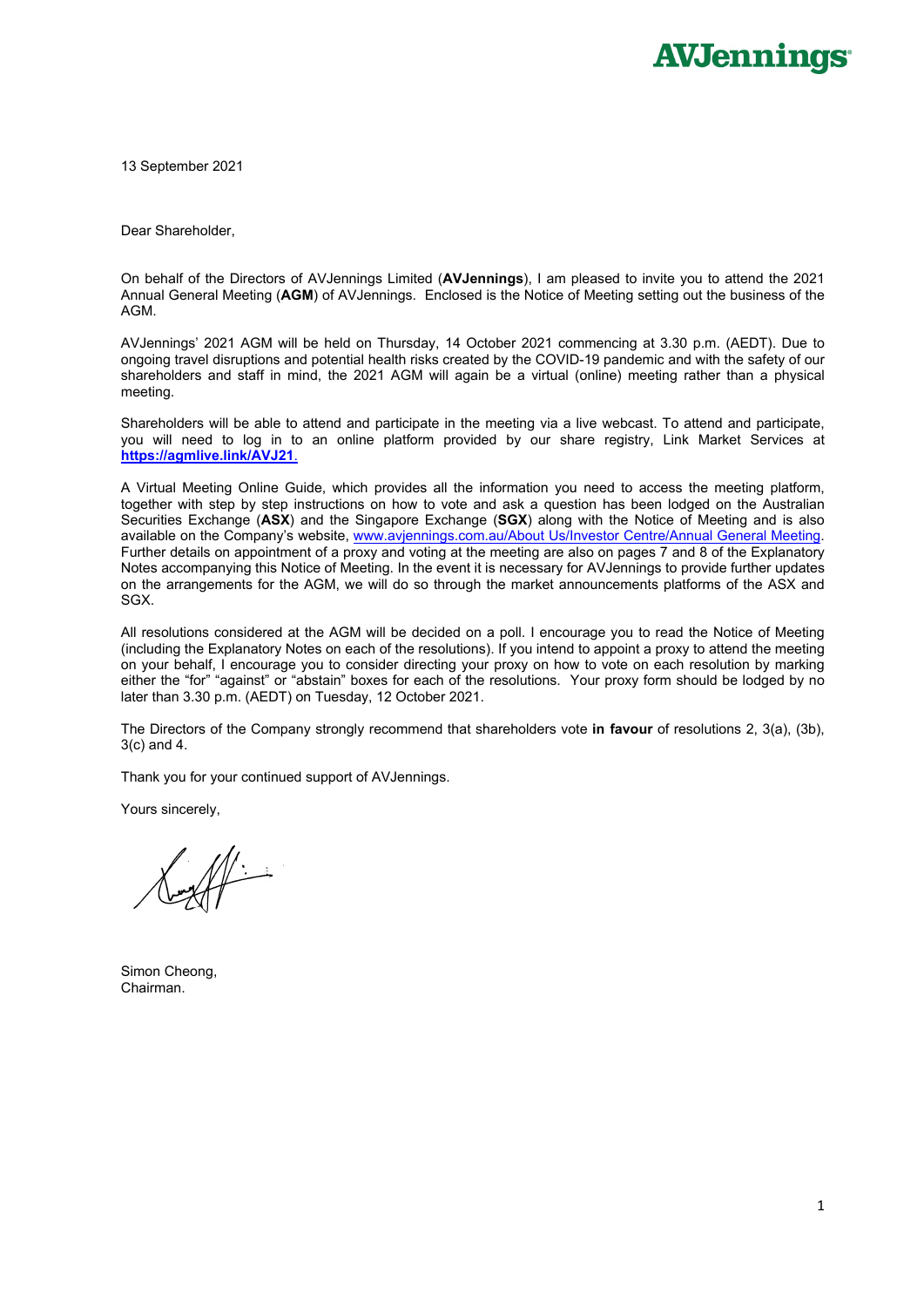### **NOTICE OF ANNUAL GENERAL MEETING**

**Notice is hereby given that the AGM of AVJennings Limited will be held virtually via a webinar conferencing facility at 3.30 p.m. (AEDT) on Thursday, 14 October 2021.** 

#### **AGENDA**

#### **ORDINARY BUSINESS**

#### **1. Financial Statements and Reports**

To receive and consider the Financial Report, together with the Directors' Report and Auditors' Report for the year ended 30 June 2021.

#### **2. Remuneration Report**

 To consider and if thought fit, to pass the following as an ordinary resolution of the Company:

 "That the Remuneration Report as set out in the Directors' Report for the year ended 30 June 2021 be adopted."

 The vote on this resolution is advisory only and does not bind the Directors or the Company.

#### **3. Election of Directors**

 To consider and if thought fit, pass each of the following as a separate ordinary resolution of the Company:

- 3(a) "That Mr Jerome Rowley, a Director retiring by rotation in accordance with the Company's constitution and being eligible for re-election, be re-elected as a Director."
- 3(b) "That Mr Bruce Hayman, a Director retiring by rotation in accordance with the Company's constitution and being eligible for re-election, be re-elected as a Director."
- 3(c) "That Ms Lisa Chung AM, who was appointed a Director since the last AGM, be elected as a Director. Ms Chung retires from office at the AGM in accordance with clause 72(2) of the Company's Constitution and being eligible, offers herself for election as a Director."

#### **4. Approval of Retirement Payment**

To consider and, if thought fit, pass the following resolution as an ordinary resolution of the Company:

"That approval be given, for the purposes of sections 200B and 200E of the *Corporations Act 2001* (Cth) and for all other purposes, to the Company giving Mr Peter Summers a benefit on the terms set out in the Explanatory Notes accompanying this Notice of Meeting, in connection with Mr Peter Summers retiring from office as the Chief Executive Officer and Managing Director of the Company."

Shareholders are referred to the Explanatory Notes accompanying and forming part of this Notice of Meeting.

By Order of the Board.

Carl Thompson, Company Secretary.

13 September 2021.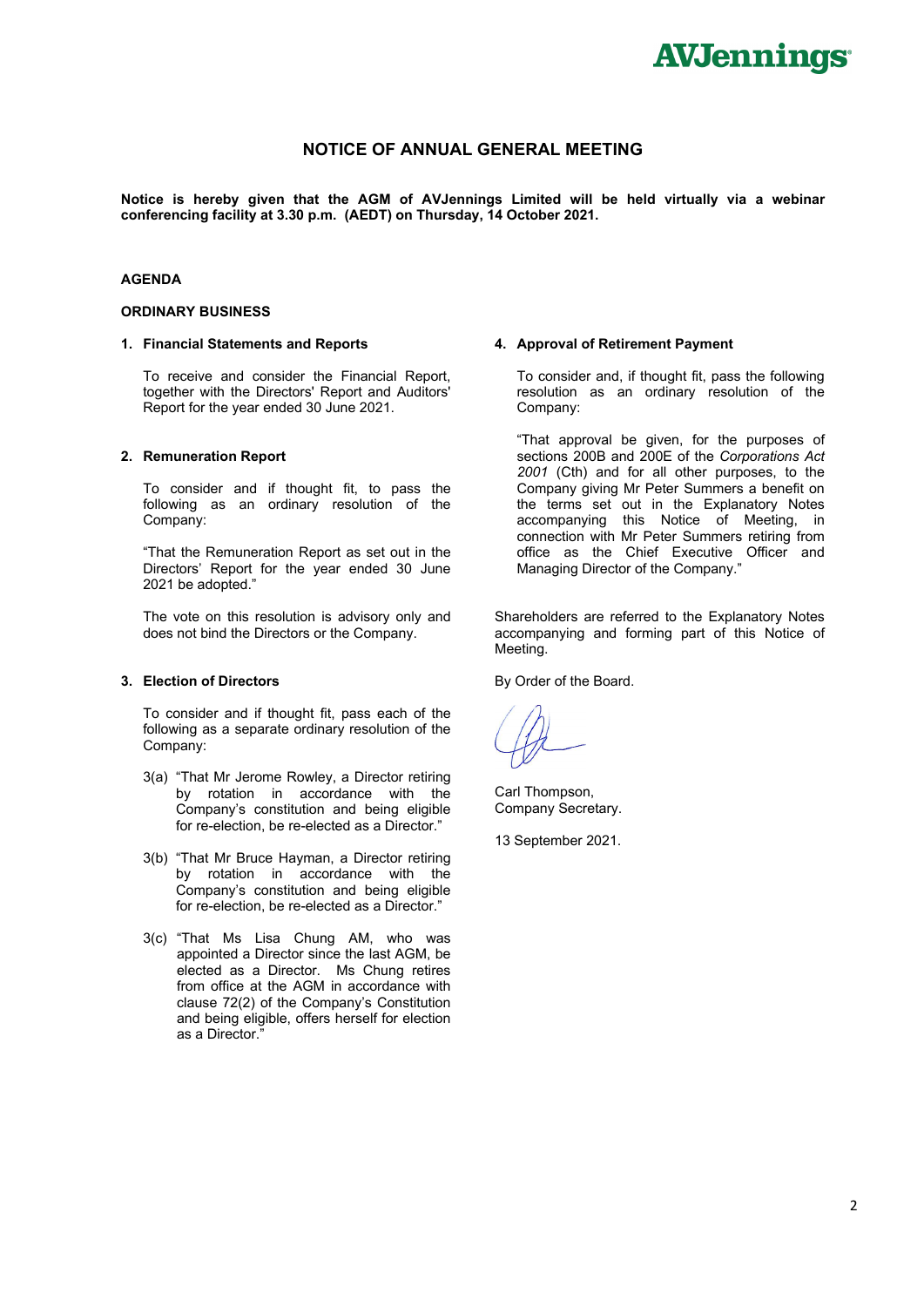### **EXPLANATORY NOTES ON RESOLUTIONS**

These Explanatory Notes are intended to provide shareholders of the Company with information on the resolutions contained in the accompanying Notice of Meeting. The Directors recommend that shareholders read these Explanatory Notes in full before making any decision in relation to the resolutions.

#### **Note 1 Financial Statements and Reports**

The Australian *Corporations Act 2001* (Cth) requires the Company to lay its Financial Report and the reports of the Directors and Auditor for the last financial year before the AGM.

No resolution is required for this item, but shareholders will be given the opportunity to ask questions and to make comments on the reports and the management and performance of the Company.

The Company's Auditor will be present at the meeting and shareholders will be given the opportunity to ask the Auditor questions about the conduct of the audit, the preparation and content of the Auditor's Report, the accounting policies adopted by the Company and the independence of the Auditor.

#### **Note 2 Remuneration Report**

The Remuneration Report of the Company for the financial year ended 30 June 2021 is set out on pages 34 to 48 of the Company's 2021 Annual Report, and is also available on the Company's website at:

http://www.avjennings.com.au/about us/investor centre.

The Remuneration Report sets out the Company's remuneration arrangements for Directors and certain executives who together constitute Key Management Personnel (**Executive KMP**).

During FY21, the Company took a number of steps to combat the economic effects of the COVID-19 pandemic. Many of the initiatives affected the remuneration of Directors, SC Global, senior executives and general staff. For Directors, SC Global and executives, these remuneration effects continued to flow into FY22.

The table and following commentary set out the remuneration responses taken by the Company, Directors, Executive KMP, other senior executives and general staff in response to the impact of the COVID-19 crisis on the Company.

|                         | Maximum     | <b>Rights Cancelled</b> |               |  |
|-------------------------|-------------|-------------------------|---------------|--|
|                         | STI         |                         | LTI           |  |
|                         | Opportunity | Service                 | Performance   |  |
|                         | Forgone     | <b>Rights</b>           | <b>Rights</b> |  |
|                         | \$          | <b>Number</b>           | <b>Number</b> |  |
| <b>PK Summers</b>       | 218,397     | 268,505                 | 403.993       |  |
| CD Thompson             | 71,393      | 61,440                  | 57.777        |  |
| SC Orlandi              | 66.667      | 53.044                  | 46.758        |  |
| L Mahaffy               | 65,272      | 56,174                  | 52.825        |  |
| L Hunt                  | 44,121      | 37,970                  | 35,706        |  |
| <b>Executive KMP</b>    | 465,850     | 477,133                 | 597,059       |  |
| <b>Other Executives</b> | 272,784     | 256,927                 | 255,635       |  |
| Total                   | 738.634     | 734.060                 | 852.694       |  |

- Non-Executive Directors agreed to a 20% reduction in fees for the period 1 May – 31 July 2020;
- SC Global agreed to a 20% reduction in consultancy fees for the period 1 May to 31 July 2020;
- Executive KMP and other executives agreed to cancel all Retention Rights due to vest in July 2020;
- Executive KMP and other executives agreed to forego any STI awards in respect of FY20, which would have been paid in August 2020; and
- Executive KMP and other senior executives agreed to cancel all LTI Rights due to be tested for vesting in September 2020.

In addition, all office-based staff (including Executive KMP) agreed to arrangements to take annual leave over the period July 2020 to end December 2020 thereby reducing the Company's leave liabilities.

Section 250R of the *Corporations Act 2001* (Cth) requires a publicly listed company to put a resolution to shareholders to adopt the Company's Remuneration Report. The Chair of the meeting will allow a reasonable opportunity for shareholders to ask questions about, or make comments on, the Remuneration Report prior to voting on the resolution relating to Item 2.

The Directors of the Company recommend that shareholders vote **in favour** of the resolution relating to item 2, to adopt the Remuneration Report.

Subject to the voting exclusion statement relating to this resolution as set out in Explanatory Note 5, the Chair of the meeting intends to vote undirected proxies in favour of this resolution.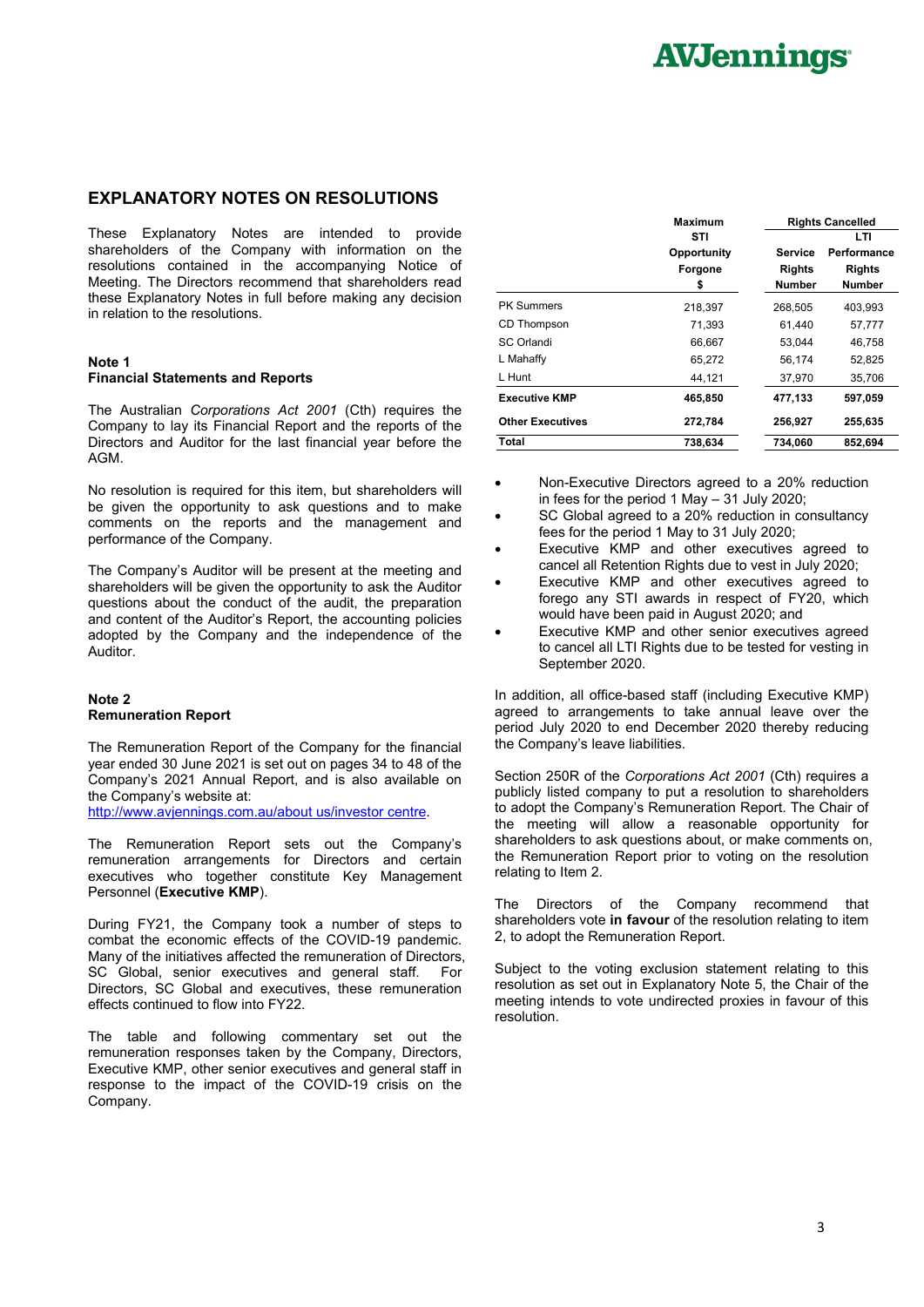#### **Note 3**

#### **Election of Directors**

Two Directors, Messrs Jerome Rowley and Bruce Hayman retire by rotation at this AGM and seek re-election.

A third Director, Ms Lisa Chung AM, who was appointed a Director during the year, retires from office at the AGM and being eligible, offers herself for election as a Director pursuant to clause 72(2) of the Company's Constitution.

A profile of each Director follows.

#### **Mr Jerome Rowley** *SF Fin FAICD Independent Non-Executive Director*

Mr Rowley has been a Director of the Company since 22 March 2007 and is the Deputy Chairman of the Board. He is also Chairman of the Risk Management Committee and a member of the Audit, Nominations and Investments Committees. Mr Rowley has been a career banker since the early 1970s with Citigroup, Morgan Grenfell and ABN Amro. From 1992 until 2002, he served as Managing Director and CEO of ABN Amro Australia and Head of Relationship Management and Structured Finance for ABN Amro, Asia Pacific. He has been active in both wholesale and investment banking domestically and internationally. During his career, Mr Rowley devoted considerable effort towards the recognition, understanding and management of risk as a means of profit optimization. Of particular significance was his involvement in advising and funding including debt, equity and hybrids, of infrastructure projects in both Australia and Asia Pacific. Mr Rowley resides in Sydney.

Mr Rowley has made significant contributions to the Board and the Company during his years of service as a Director. With his extensive business and financial experience, Mr Rowley adds considerable value and leadership to the Committees on which he serves, particularly to the Risk Management Committee, of which he is Chairman. The Risk Management Committee, headed by Mr Rowley, has been instrumental in overseeing the Company's management of COVID-19 disruptions and efforts to mitigate associated business risk.

The other members of the Board unanimously support the re-election of Mr Rowley and recommend that shareholders vote **in favour** of this resolution.

The Chair of the meeting intends to vote undirected proxies in favour of this resolution.

#### **Mr Bruce Hayman**

*Independent Non-Executive Director* 

Mr Hayman has been a Director of AVJennings Limited since 18 October 2005. He is Chairman of the Nominations Committee and a member of the Remuneration, Investments and Risk Management Committees. Mr Hayman has many years of commercial management experience with over 20 of those at operational Chief Executive or General Manager Level. He is currently

Chairman of Chartwell Management Services. He has fulfilled senior management roles both in Australia and overseas for companies such as Nicholas Pharmaceutical Group, Dairy Farm Group, Hong Kong Land and Seagram Corporation. During his time in Singapore, he held the position of Foundation President of the Singapore Australia Business Council, now known as AUSTCHAM Singapore. He has also served as CEO of the Australian Rugby Union and as Chairman of the Board of the Rugby Club Ltd. He is Chairman of the Ella Foundation and Deputy Chair of Diabetes NSW and ACT. Mr Hayman resides in Sydney.

Mr Hayman has been a valuable member of the Board and the Directors consider his skills and experience, particularly in marketing, sales and commercial management, to be a valuable addition to the Board's existing skills and experience.

The other members of the Board unanimously support the re-election of Mr Hayman and recommend that shareholders vote **in favour** of this resolution.

The Chair of the meeting intends to vote undirected proxies in favour of this resolution.

**Ms Lisa Chung AM** *LLB, FIML, FAICD Independent Non-Executive Director* 

Ms Chung was appointed a Director of AVJennings on 1 June 2021. She is also a member of the Risk Management Committee.

Ms Chung is an experienced non-executive director and is currently a Director of Australian Unity Limited, Artspace/Visual Arts Centre Limited and Warren and Mahoney Limited. She is also Chair of The Front Project and a Trustee of the Foundation of the Art Gallery of NSW. She was previously the Chair of Urbis Pty Limited and The Benevolent Society, a Non-Executive Director of APN Outdoor Limited and the Deputy President of Trustees of the Museum of Applied Arts and Sciences (Powerhouse Museum).

Ms Chung has a diverse background, with senior and board level experience in sectors including commercial property, urban development and infrastructure, outdoor advertising and mass media, professional services, education and training, visual and creative arts and social and community services.

Ms Chung had a successful 30-year career in the legal profession. During this time, she specialised in the area of commercial property and was a Partner at firms Maddocks and Blake Dawson (now Ashurst). She is a skilled negotiator with extensive commercial legal experience acting for government and the private sector in property, development, urban renewal and infrastructure transactions.

In 2004, Ms Chung completed the Advanced Management Program at INSEAD in France. She is a Fellow of the Australian Institute of Company Directors and is also a member of Chief Executive Women, an organisation comprising women leaders committed to enabling other women leaders.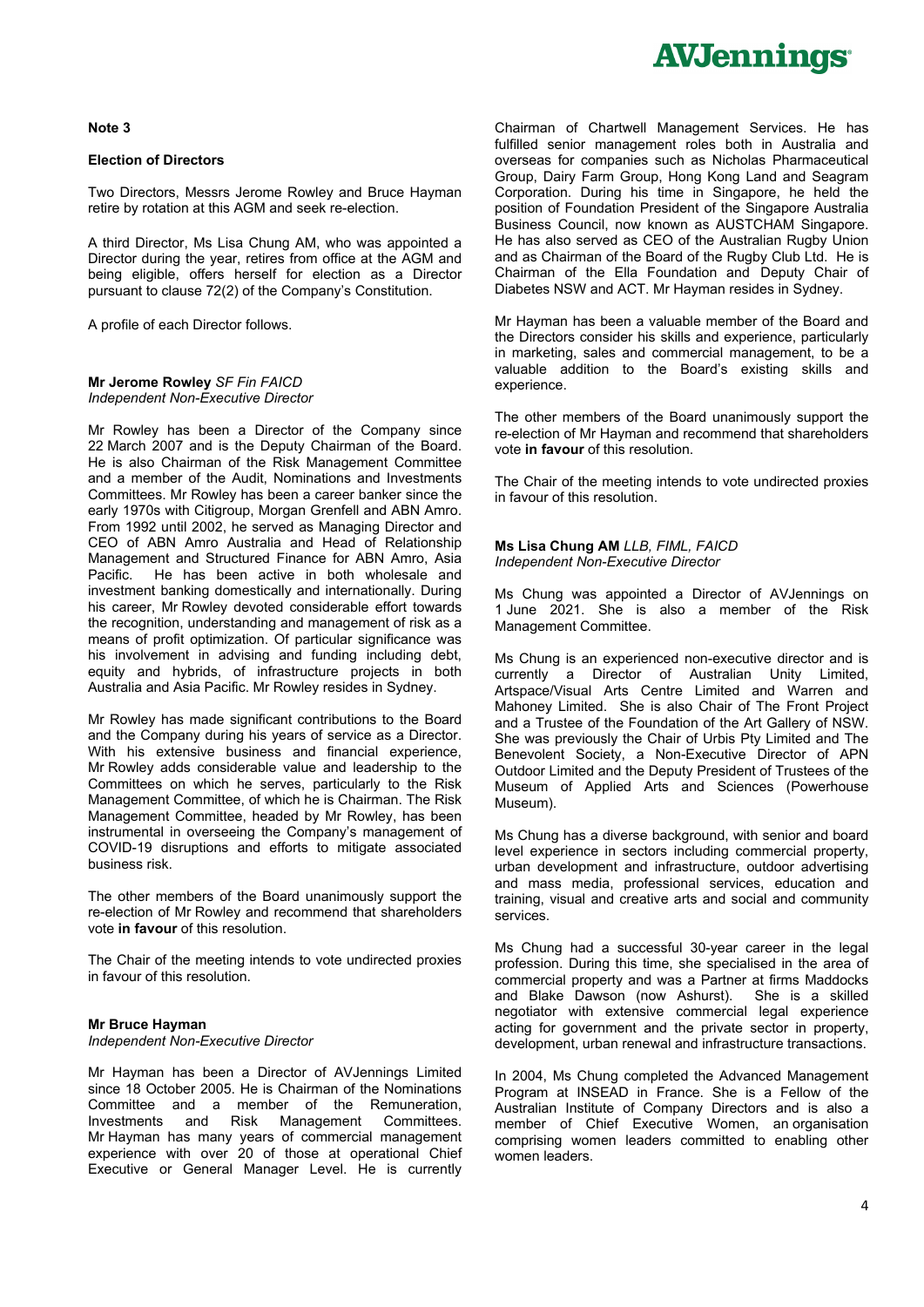In 2020, Ms Chung became a member of the General Division of the Order of Australia for significant service to the community through charitable and cultural organisations. Ms Chung resides in Sydney.

The other Directors believe that Ms Chung brings invaluable commercial, legal and industry expertise to the Company, as it refines its business and financial models to meet the challenges that lie ahead. Her extensive business challenges that lie ahead. experience, both in her legal career and as a non-executive director adds to the Board's strong mix and depth of skills, knowledge and experience. They unanimously support the election of Ms Chung as a Director and recommend that shareholders vote **in favour** of the resolution.

The Chair of the meeting intends to vote undirected proxies in favour of this resolution.

#### **Note 4 Approval of Retirement Payment**

#### **Background**

The Board held its annual strategic planning meeting in June 2021 and approved the Company's strategic plan that was focused on growth. Subsequent to the Board meeting and as part of succession planning, Peter Summers, the CEO and Managing Director (**Mr Summers**) indicated to Directors that he was unlikely to remain in his current role long term.

In discussions with Mr Summers, the Board formed the view that a succession plan should be best timed so as to avoid a transition in the middle of the implementation of the Company's strategic plan. The outcome of those discussions was that, subject to shareholder approval at the upcoming AGM of the payment arrangements, Mr Summers would step down as CEO effective 31 March 2022.

The succession plan takes into account both short and longterm considerations, with Mr Summers continuing to assist the Company through a smooth transition.

Mr Summers' tenure with the Company has been unusually long. In December this year he will have been with the Company for 37 years, 13 of them in the CEO role. During that time, he has demonstrated enormous commitment to the Company and provided excellent leadership through some very difficult times, most recently through the COVID-19 pandemic. His contributions to the Company have been substantial over his tenure, but particularly so in his last 13 years as CEO.

After taking on the CEO role in early 2009, Mr Summers led the Company through the impacts from the Global Financial Crisis, oversaw the sale of the Company's loss-making contract housing division and most recently demonstrated exemplary efforts to steer the Company through the COVID-19 pandemic. He was instrumental in driving change as we have looked to build on our core strengths of land and integrated housing.

In recognition of his contribution, the Board has agreed, subject to shareholder approval, to make the retirement payments to Mr Summers as set out below. The Board is unanimously of the view that the payments represent proper

and appropriate recognition of both his long tenure as well as the central part he has played in placing the Company in the strong financial position it is in today, despite the challenges. He will leave the Company well-primed for its next phase of growth.

#### **Payment Details**

Part 2D.2.2 of the *Corporations Act 2001* (Cth) contains restrictions regarding the benefits that are permitted to be awarded to executives and managers (including directors) in connection with the person's retirement from their office or position.

Under section 200B of the *Corporations Act 2001* (Cth), the Company must not give a person (**Retiree**) a benefit above a certain threshold in connection with the Retiree's retirement from an office in the Company if:

- (a) the office or position is a managerial or executive office; or
- (b) the Retiree has, at any time during the last 3 years before his or her retirement, held a managerial or executive office in the Company or a related body corporate,

unless there is member approval under section 200E for the giving of the benefit or an exception applies.

At Mr Summers' cessation of employment with the Company on 31 March 2022, it is proposed that he will be paid the following payments or benefits:

- (a) (**leave entitlements**) a cash payment in lieu of accrued but untaken annual leave and long service leave entitlements. These amounts are estimated to be \$349,435.47 for annual leave and \$502,145.99 for long service leave as at 31 March 2022 and are estimated maximums subject to change for any leave taken by Mr Summers between the date of this notice of meeting and his retirement on 31 March 2022;
- (b) (**severance payment)** a cash payment of \$1,926,124.00 equivalent to 18 months of his total annualised remuneration as at 1 July 2021 (6 months of which is a contractual entitlement under Mr Summers' employment contract);
- (c) (**Rights Plan payments**) a cash payment of \$938,352.25 in respect of cancellation of unvested rights granted to Mr Summers under the Company's Performance Rights Plan; and
- (d) (**motor vehicles benefit**) a payment of \$80,860.15 being the residual value of Mr Summers' two motor vehicle leases.

As a result of the operation of the *Corporations Act 2001* (Cth) provisions, the only benefits which are proposed to be given to Mr Summers which may require shareholder approval are items (b), (c) and (d) above, totalling approximately \$2,945,336.40 (**Retirement Benefits**). Further details of the Retirement Benefits are set out below.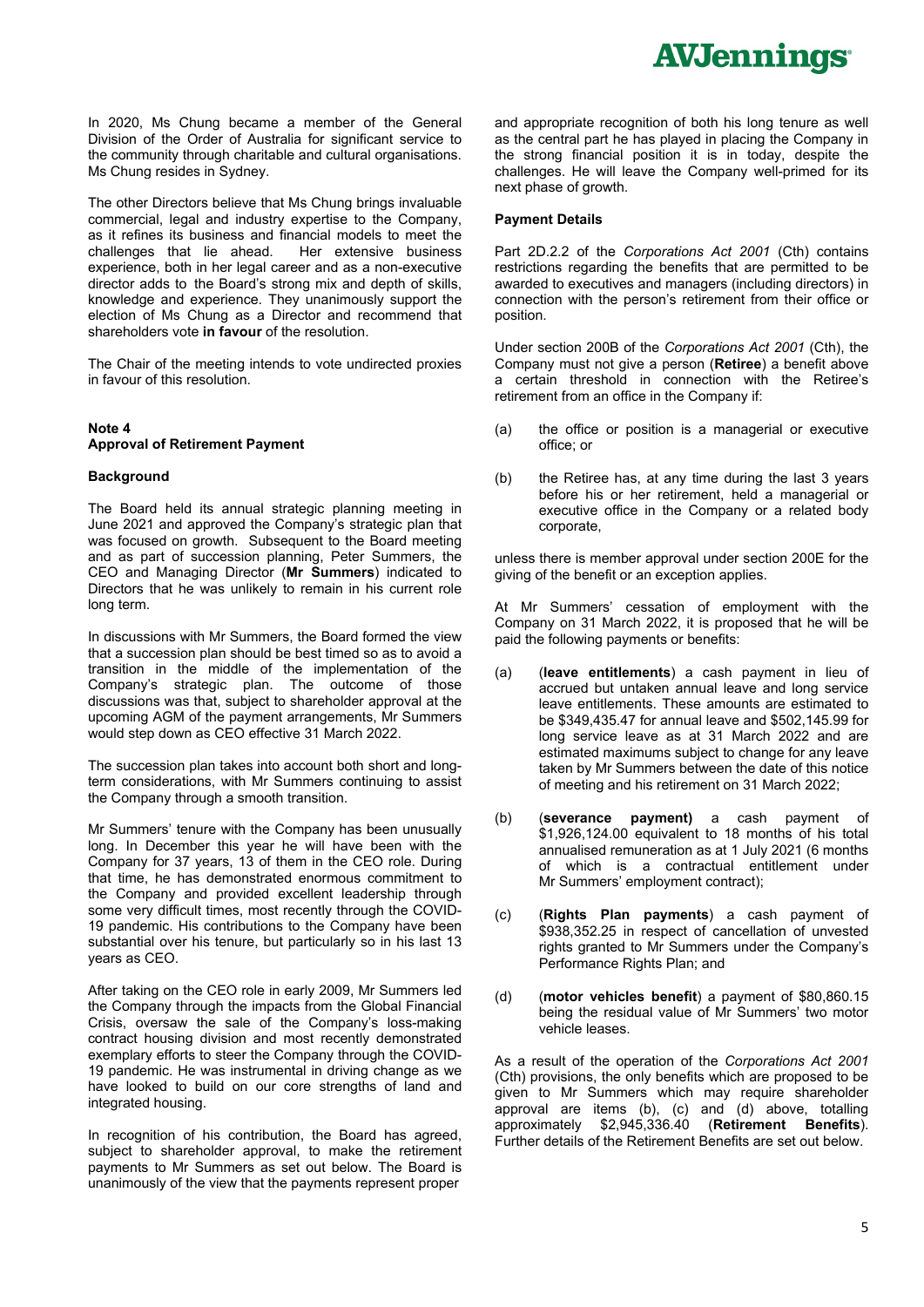#### *Severance Payment*

Under Mr Summers' contract of employment, there is a notice period of six months on termination of employment. Mr Summers has withdrawn from any further participation in the Company's Rights Plan with effect from 19 August 2021.

It is proposed to pay Mr Summers an amount in lieu of six months' notice as well as an additional payment equivalent to 12 months' salary in recognition of Mr Summers' long and distinguished contribution to the Company, in consideration for Mr Summers agreeing to a 12 month restraint period and in consideration of Mr Summers agreeing to work (if required) for a period of up to 6 months during the notice period if the succession plan has not been implemented.

The amount of \$1,926,124.00 reflects a total annualised remuneration of \$1,284,083 as of 1 July 2021. This annualised remuneration is comprised of:

- fixed remuneration of \$642,042, which reflects a 2% increase on prior year's annualised remuneration which was approved in respect of all executives by the Company's Remuneration Committee on 31 August 2021; and
- a payment of \$642,041 in lieu of short-term incentives and retention and long-term awards that would otherwise have been earned by Mr Summers if he had continued participation in the Rights Plan and the STI, both of which he has now exited.

#### *Rights Payment*

As at 19 August 2021, Mr Summers had 1,489,921 unvested LTI and retention rights under the Company's Rights Plan.

Under the Plan rules, upon cessation of employment, including in Mr Summers' circumstances, the Board has the discretion to waive any performance hurdles, bring forward any vesting and settle rights in cash (rather than by acquisition of shares in the Company)*.*

In view of Mr Summers' significant contribution to the Company, the Board proposes that upon receipt of shareholder approval, the unvested rights will be cancelled in consideration for a payment to Mr Summers of \$938,352.25 upon cessation of employment. This has been calculated on the basis of the volume weighted average of the Company's shares during the period 1 August to 30 August 2021, being \$0.6298. Mr Summers has now exited the Rights Plan.

#### *Motor vehicle payment*

Mr Summers' current remuneration package includes payment of a motor vehicle benefit. It is proposed to pay Mr Summers an amount of \$80,860.15, being the residual value of the two novated leases in respect of Mr Summers' motor vehicles as at 31 March 2022.

#### **Reasons for seeking shareholder approval**

As Mr Summers has been CEO for more than three years, the relevant threshold for determining whether shareholder approval is required is a benefit exceeding his average 12 months' base salary over the three years preceding cessation of office which is \$782,478.84 (**Monetary Cap**) calculated in accordance with the Corporations Regulations. The Retirement Benefit that the Company intends to give the CEO is greater than the Monetary Cap and no other relevant exceptions under the Corporations Act apply.

Accordingly, shareholder approval is required in order for the Company to pay the Retirement Benefits to Mr Summers.

The Board (other than Mr Summers) considers that, given Mr Summer's valuable, significant and long-term commitment to the Company, it is appropriate to seek, and recommend, shareholder approval for the provision of the Retirement Benefits.

Accordingly for the purposes of sections 200B and 200E of the *Corporations Act 2001* (Cth) and all other purposes, the Company is seeking shareholder approval under item 4 for the Company to provide the Retirement Benefits to Mr Summers.

If item 4 is passed, it will take effect immediately.

The Directors (other than Mr Summers) recommend that shareholders vote **in favour** of item 4.

#### **Note 5**

#### **Voting Exclusion Statement**

A vote on item 2 must not be cast (in any capacity) by, or on behalf of, the following:

- a member of the Key Management Personnel (**KMP**) (being the Directors and the other Executive KMP as disclosed in the Remuneration Report); and
- closely related parties of such KMP (such as close family members and any companies the KMP controls).

However, a person described above may cast a vote on items 2 as a proxy if the vote is not cast on behalf of a person described above and either:

- the proxy appointment is in writing that specifies the way the proxy is to vote (e.g. for, against, abstain) on the resolution; or
- the vote is cast by the Chairman of the meeting and the appointment of the Chairman as proxy:
	- (a) Does not specify the way the proxy is to vote on the resolutions; and
	- (b) Expressly authorises the Chairman to exercise the proxy even if the resolution is connected directly or indirectly with the remuneration of a member of the KMP, which includes the Chairman.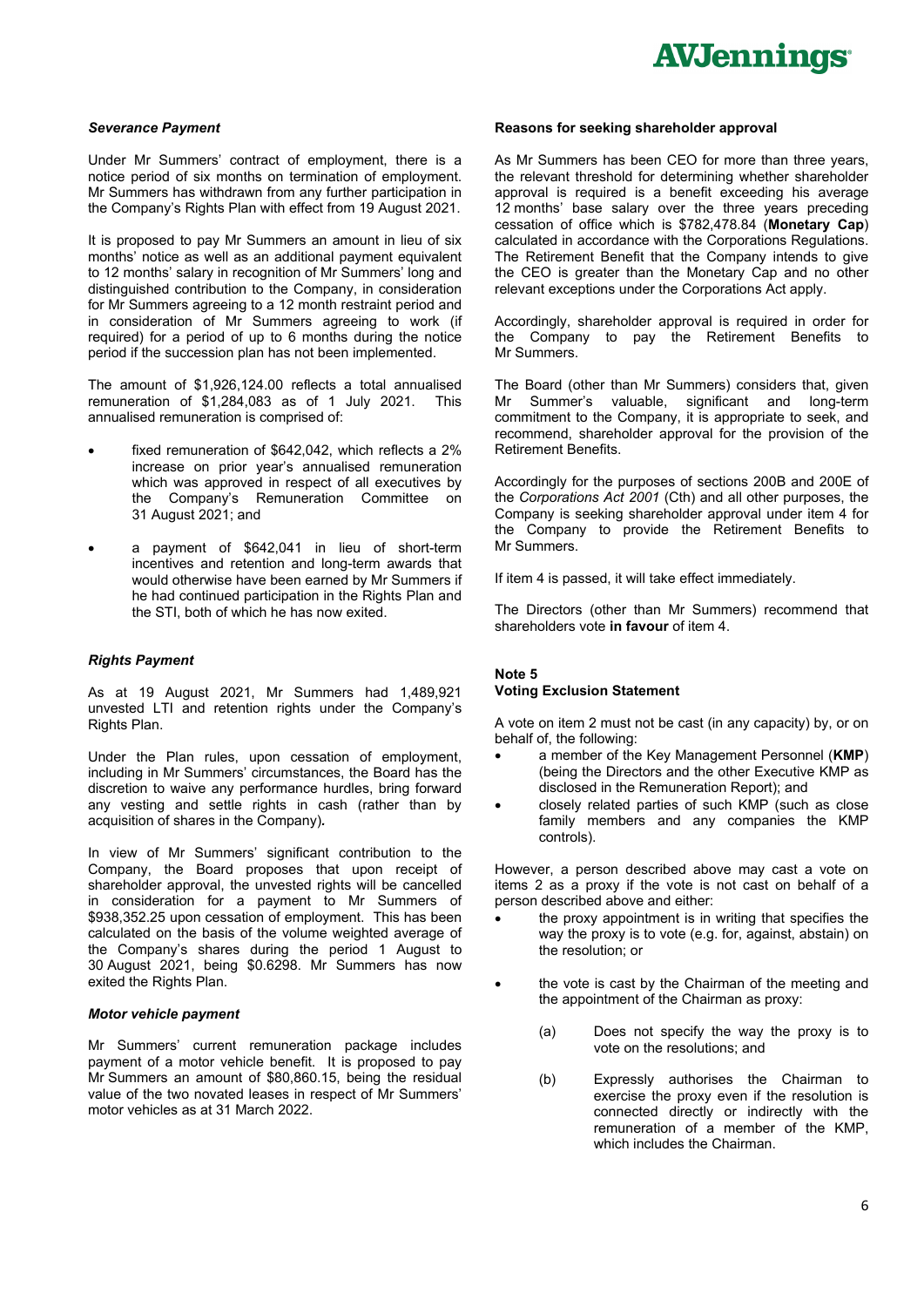The Company will disregard any votes cast on item 2 of the Agenda by a KMP or closely related party, which have not been cast in accordance with this Voting Exclusion Statement.

A vote on item 4 must not be cast by, and the Company will disregard any votes cast by, Peter Summers or an associate of Peter Summers.

However, the Company need not disregard a vote on item 4 if it is cast by:

- a person as a proxy or attorney for a person who is entitled to vote on item 4 in accordance with directions given to the proxy or attorney to vote on the resolution in that way and it is not cast on behalf of Peter Summers or an associate of Peter Summers; or
- the chair of the meeting as a proxy or attorney for a person who is entitled to vote on item 4, in accordance with a direction given to the chair to vote on item 4 as the chair decides; or
- a holder acting solely in a nominee, trustee, custodial or other fiduciary capacity on behalf of a beneficiary provided the beneficiary gives written confirmation to the holder that the beneficiary is not excluded from voting, and is not an associate of Peter Summers. The holder must also vote on item 4 in accordance with directions given by the beneficiary to the holder to vote in that way.

Additionally, a vote must not be cast, and the Company will disregard any votes cast, on item 4 by a KMP whose remuneration details are disclosed in the Company's 2021 Remuneration Report (or a closely related party of any such KMP, such as close family members and any company the KMP controls) to the extent that they are appointed as a proxy and where the proxy appointment does not specify the way the proxy is to vote on item 4, unless:

- the proxy is the Chair of the meeting; and
- the proxy appointment expressly authorises the Chair to exercise the proxy even if item 4 is connected directly or indirectly with the remuneration of a KMP.

"Key Management Personnel" and "closely related parties" have the same meaning as set out in the *Corporations Act 2001* (Cth).

The Chairman of the meeting intends to vote all available proxies in favour of all items of ordinary business.

Any directed proxies that are not voted on a poll at the meeting will automatically default to the Chairman of the meeting, who is required to vote proxies as directed.

The following information forms part of this Notice of Meeting.

#### **1. Specified Time for Determining Voting Entitlements:**

For the purposes of the meeting, the Board has determined that shares will be taken to be held by the person who is the registered holder of the shares as at 7.00pm (AEDT) on Tuesday, 12 October 2021. Transactions registered after that time will be disregarded in determining entitlements to attend and vote at the meeting.

#### **2. Voting Methods**

#### *How to vote prior to the meeting*

Shareholders may appoint a proxy online at www.linkmarketservices.com.au or by submitting a paper proxy form to the share registry. Please note that your votes need to be received by no later than 3.30 p.m. (AEDT) on Tuesday, 12 October 2021.

 $\geq$  To log in, you will need your holder identifier (SRN or HIN) and postcode.

Even if you plan to attend the virtual Meeting, you are still encouraged to submit a directed proxy in advance of the AGM so that your votes can still be counted if for any reason you cannot attend (for example, if there is an issue with your internet connection on the day).

#### *How to be present virtually and vote at the Meetings*

Shareholders will have the opportunity to be present virtually via a live webcast and will be able to vote electronically via an online platform (including lodging a vote in real time and asking questions online).

You can access the platform at: **https://agmlive.link/AVJ21** 

 $\geq$  To log in, you will need your holder identifier (SRN or HIN) and postcode.

Voting will be available between the registration opening for the Meeting (3.00 p.m. on Thursday, 14 October 2021) and the closure of voting as announced by the Chair during the Meeting.

The online platform will provide a reasonable opportunity for shareholders to participate in the Meeting, and the Meeting will operate on the basis that such participation will constitute shareholders being present at the Meeting for all purposes.

Voting on all resolutions will occur by way of poll, and the online platform will enable shareholders to lodge a vote in real time.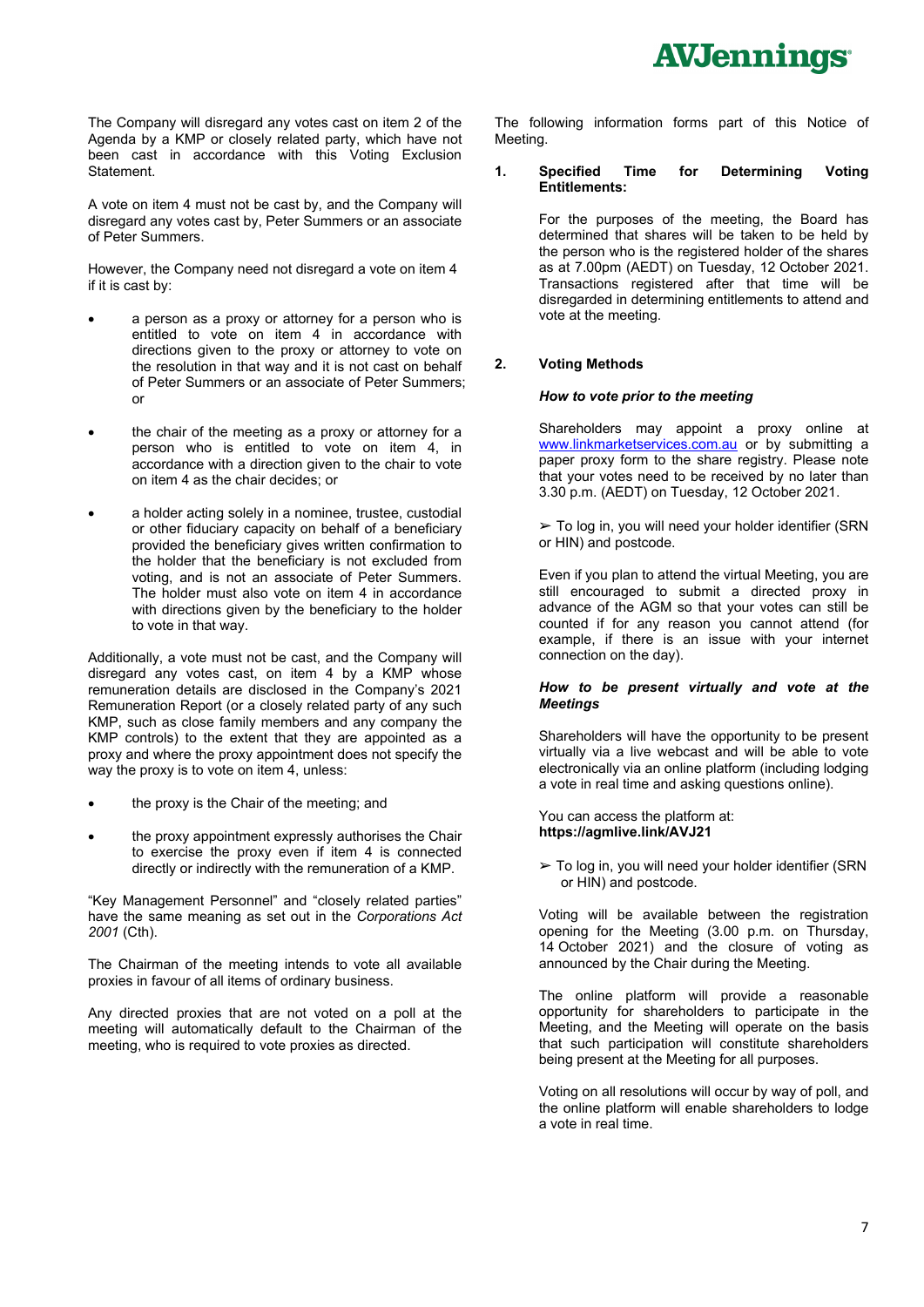#### **3. Questions**

Shareholders are encouraged to submit questions ahead of the AGM to the Company (or the Company's Auditor), as there may not be sufficient time to respond to all questions raised during the Meeting.

Questions may be submitted online at www.linkmarketservices.com.au by logging into your holding, selecting voting and then 'ask a question'. Questions should be submitted by no later than 3.30 p.m. (AEDT) on Monday, 11 October 2021.

The Company will endeavour to address as many of the more frequently raised relevant questions as possible, during the course of the Meeting. However, there may not be sufficient time available to address all of the questions raised. Please note that individual responses will not be sent to Shareholders.

Shareholders and proxyholders will also be given an opportunity to ask questions in real-time by telephone at the AGM. A personalised PIN is needed to ask questions by telephone. To receive a personalised PIN, please contact Link Market Services prior to the Meeting. Section 5 of the Virtual Meeting Online Guide provides contact details for Link Market Services and information on how to access the Meeting. If you plan to ask questions by telephone, you will still need to log into the online platform if you wish to vote during the meeting.

#### **4. Voting by Proxy**

Please note that a Shareholder entitled to attend and vote at the AGM is entitled to appoint a proxy. The proxy may be an individual or a body corporate. A proxy need not be a shareholder of the Company.

A shareholder who is entitled to cast 2 or more votes may appoint 2 proxies and may specify the proportion or number of votes each proxy is appointed to exercise. If a Shareholder appoints 2 proxies and the appointment does not specify the proportion or number of the shareholder's votes each proxy may exercise, each proxy may exercise half of the votes (disregarding fractions).

For an appointment of a proxy to be effective, the form appointing the proxy and, if the form is signed by the appointor's attorney, the authority under which the form is signed (or a certified copy of the authority) must be received at the following address or by facsimile or electronic means at least 48 hours prior to the Meeting at which the proxy intends to vote:

By Mail: Locked Bag A14, Sydney South NSW 1235, Australia

Online: www.linkmarketservices.com.au

By facsimile: +61 2 9287 0309

#### **5. Corporate Representatives**

A Corporation may elect to appoint an individual to act as its representative in accordance with section 250D of the *Corporations Act 2001* (Cth) in which case the Company will require a Certificate of Appointment of Corporate Representative executed in accordance with the *Corporations Act 2001* (Cth). The certificate must be lodged with the Company or the Company's share registrar, Link Market Services Limited at least 48 hours prior to the Meeting.

#### **6. Technical Difficulties**

Technical difficulties may arise during the course of the Meeting. Where the Chairman considers it appropriate, he may continue to hold the Meeting and transact business, including conducting a poll and voting in accordance with valid proxy instructions. For this reason, shareholders are encouraged to lodge a directed proxy by 3.30 p.m. (AEDT) on Tuesday, 12 October 2021 even if they plan to attend online.

#### **7**. **Chairman's Voting Intention**

The Chairman intends to exercise all available proxies **in favour** of Resolutions 2, 3(a), 3(b), 3(c) and 4, unless a Shareholder has expressly indicated a different voting intention. If the Chairman is appointed as your proxy and you have not specified the way the Chairman is to vote on a Resolution, by signing and returning the proxy form you are considered to have provided the Chairman with an express authorisation to vote the proxy in accordance with the Chairman's intentions as above, including in relation to resolution 4 which relates to payment of Retirement Benefits to Mr Summers, a KMP.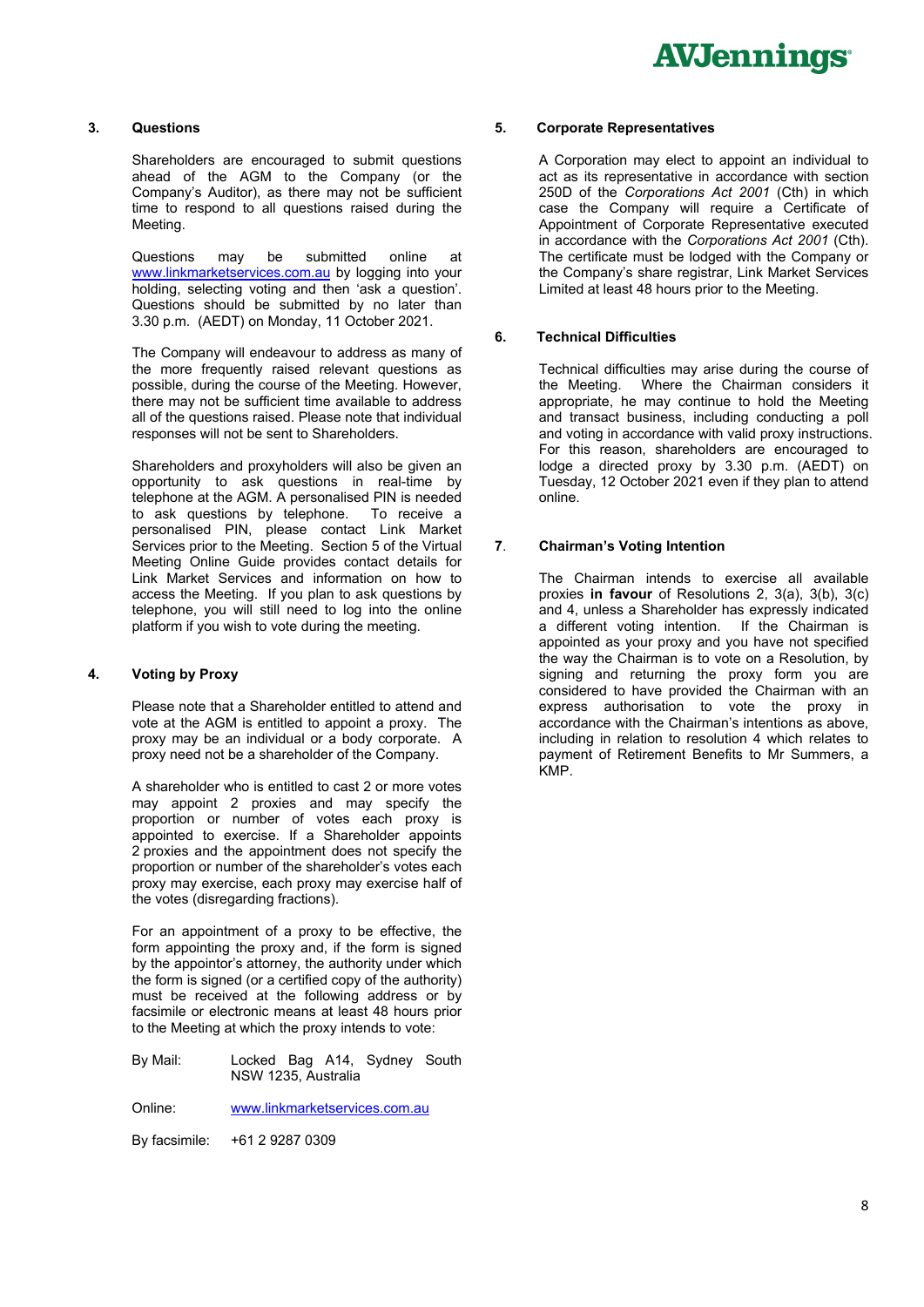

|      | <b>LODGE YOUR VOTE</b>                                                                                                                              |                            |
|------|-----------------------------------------------------------------------------------------------------------------------------------------------------|----------------------------|
| خصته | <b>ONLINE</b><br>www.linkmarketservices.com.au                                                                                                      |                            |
|      | <b>BY MAIL</b><br><b>AVJennings Limited</b><br><b>C/- Link Market Services Limited</b><br>Locked Bag A14<br>Sydney South NSW 1235 Australia         |                            |
| 昌    | <b>BY FAX</b><br>+61 2 9287 0309                                                                                                                    |                            |
| I    | <b>BY HAND</b><br><b>Link Market Services Limited</b><br>1A Homebush Bay Drive, Rhodes NSW 2138; or<br>Level 12, 680 George Street, Sydney NSW 2000 |                            |
|      | <b>ALL ENQUIRIES TO</b><br>Telephone: 1300 554 474                                                                                                  | Overseas: +61 1300 554 474 |
|      |                                                                                                                                                     |                            |



### **X99999999999**

Name

Email

## PROXY FORM

I/We being a member(s) of AVJennings Limited (the **Company**) and entitled to attend and vote hereby appoint:

### APPOINT A PROXY

the Chairman of the Meeting (mark box)

OR if you are NOT appointing the Chairman of the Meeting as your proxy, please write the name and email of the person or body corporate you are appointing as your proxy

or failing the person or body corporate named, or if no person or body corporate is named, the Chairman of the Meeting, as my/our proxy to act on my/our behalf (including to vote in accordance with the following directions behalf (including to vote in accordance with the following directions or, if no directions have been given and to the extent permitted by the law, as the proxy sees fit) at the Annual General Meeting of the Company to be held at **3:30pm (AEDT) on Thursday, 14 October 2021** (the **Meeting**) and at any postponement or adjournment of the Meeting.

The meeting will be conducted as a virtual meeting and you can participate by logging in online at http://agmlive.link/AVJ21 (refer to details in the Virtual Meeting Online Guide and Notice of Meeting).

**Important for Resolutions 2 and 4:** If the Chairman of the Meeting is your proxy, either by appointment or by default, and you have not indicated your voting<br>intention below, you expressly authorise the Chairman of the Me connected directly or indirectly with the remuneration of a member of the Company's Key Management Personnel (KMP).

The Chairman of the Meeting intends to vote all available proxies in favour of all items of business.

## VOTING DIRECTIONS

Proxies will only be valid and accepted by the Company if they are signed and received no later than 48 hours before the Meeting. Please read the voting instructions overleaf before marking any boxes with an  $\boxtimes$ 

| <b>Resolutions</b>                                                                                                                                                                                         | <b>For</b> | <b>Against Abstain*</b>                 | <b>Against Abstain*</b><br><b>For</b>                                                                                                                                                                                                                                                      |  |  |
|------------------------------------------------------------------------------------------------------------------------------------------------------------------------------------------------------------|------------|-----------------------------------------|--------------------------------------------------------------------------------------------------------------------------------------------------------------------------------------------------------------------------------------------------------------------------------------------|--|--|
| <b>Adoption of Remuneration Report</b><br>$\mathbf{2}$                                                                                                                                                     |            |                                         | 4 Approval of Retirement Payments<br>to Mr Peter Summers                                                                                                                                                                                                                                   |  |  |
| <b>3a</b> Re-election of Mr Jerome Rowley<br>as a Director                                                                                                                                                 |            |                                         |                                                                                                                                                                                                                                                                                            |  |  |
| <b>3b</b> Re-election of Mr Bruce Hayman<br>as a Director                                                                                                                                                  |            |                                         |                                                                                                                                                                                                                                                                                            |  |  |
| <b>3c</b> Election of Ms Lisa Chung AM as a<br>Director                                                                                                                                                    |            |                                         |                                                                                                                                                                                                                                                                                            |  |  |
| * If you mark the Abstain box for a particular Item, you are directing your proxy not to vote on your behalf on a poll and your votes will not be counted<br>in computing the required majority on a poll. |            |                                         |                                                                                                                                                                                                                                                                                            |  |  |
| SIGNATURE OF SHAREHOLDERS - THIS MUST BE COMPLETED                                                                                                                                                         |            |                                         |                                                                                                                                                                                                                                                                                            |  |  |
| Shareholder 1 (Individual)                                                                                                                                                                                 |            | Joint Shareholder 2 (Individual)        | Joint Shareholder 3 (Individual)                                                                                                                                                                                                                                                           |  |  |
|                                                                                                                                                                                                            |            |                                         |                                                                                                                                                                                                                                                                                            |  |  |
| Sole Director and Sole Company Secretary                                                                                                                                                                   |            | Director/Company Secretary (Delete one) | <b>Director</b>                                                                                                                                                                                                                                                                            |  |  |
| form must be executed in accordance with the company's constitution and the <i>Corporations Act 2001</i> (Cth).                                                                                            |            |                                         | This form should be signed by the shareholder. If a joint holding, either shareholder may sign. If signed by the shareholder's attorney, the<br>power of attorney must have been previously noted by the registry or a certified copy attached to this form. If executed by a company, the |  |  |

STEP 3

STEP 2

**AVJ PRX2101N**

\*AVION PRESENTATION PROTECTIVE PROPERTY AND ALL AND ALL AND ALL AND ALL AND ALL AND ALL AND ALL AND ALL AND ALL

UM PARTIE DE LA BARBARA DE L'ANGERE DE LA BARBARA DE L'ANGERE DE L'ANGER DE L'ANGER DE LA BARBARA DE L'ANGER D

all shareholders must sign